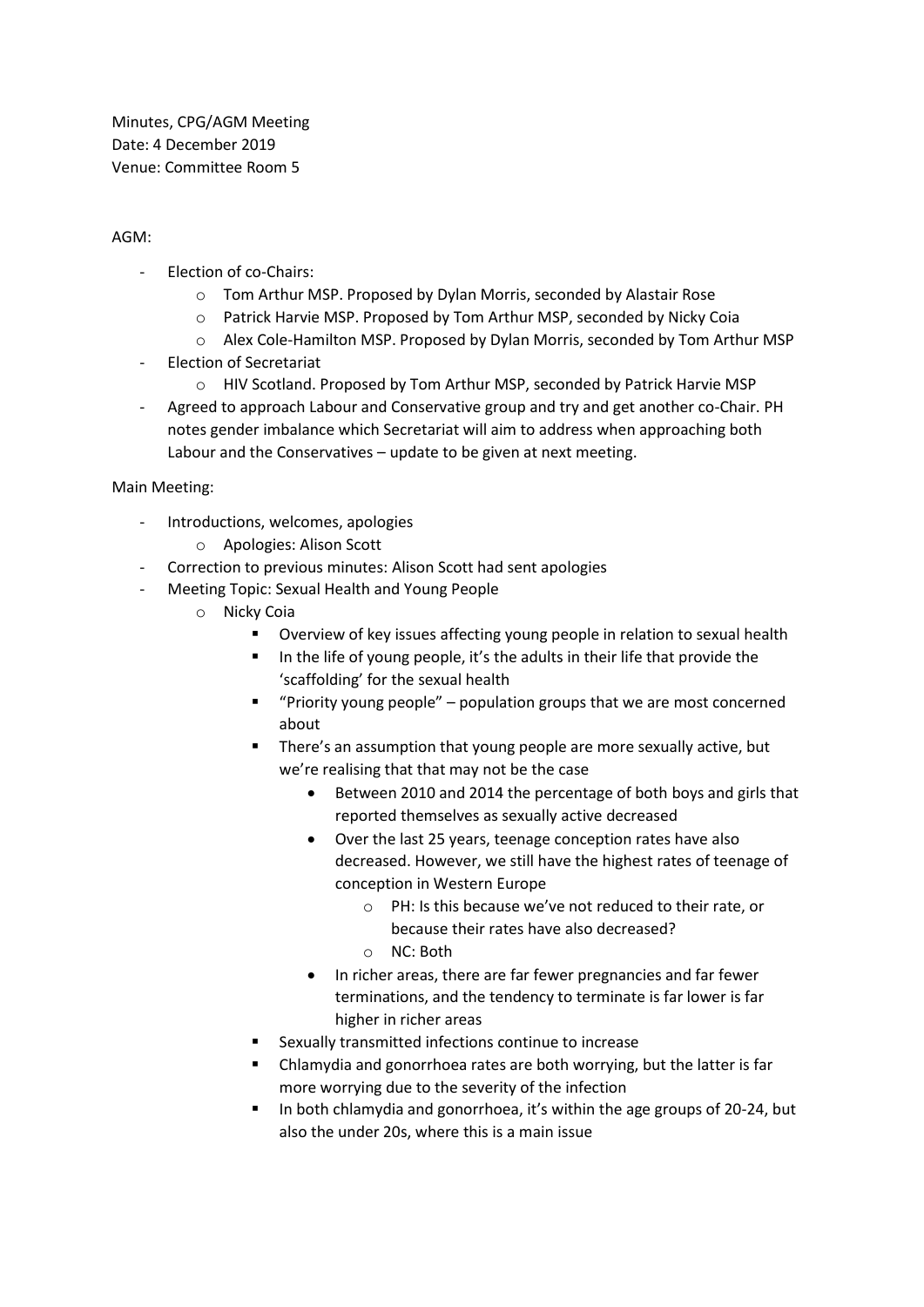- Use of condoms are also decreasing. They remain the most preferred method of protection, but between 2010-2014, both in boys and girls, condom use has fallen
- Over the last five years, the number of young people vLARC has fallen, where the number of adults accessing the service has increased
- We are a lot more alive now than we were ten years ago when it comes to young people's relationships
	- Intimate partner violence is now on par with adult relationships
	- There's a considerable influence of pornography on young people's relationships, including a poor understanding of consent and an increase in anal sex
	- 1/5 young people are experiencing abusive relationships to a certain degree
	- Median age at most recent occurrence of non-volitional sex were 16 for boys, and 18 for girls
	- In terms of anal sex, 1 in 5 young people are now participating in anal sex. This isn't necessarily a welcome development in the relationships from the perspective of young women
- We can't get away from or ignore the sexualisation of our culture
	- Toys, clothing, and pop culture all contributed to a heavily sexualised society, which is, at some level, impacting upon how they choose to present and how they choose to participate in society
	- Further to this, the impact of social media cannot be ignored
- Child sexual abuse
	- An estimated 1 in 20 children in the UK have been sexually abused
	- This seems to be an underpinning factor in a whole host of issues
- Young people's attendance at sexual health clinics
	- Across Scotland, there is a varied picture. In some boards (such as GGC) there has been a fall in attendance, but for others (such as Lothian) there has been a year on year increase
- Abortion before 9 weeks gestation
	- 9 weeks is the optimal time for the procedure to take place if the woman is to go ahead with an abortion
	- Under 16s and 19s are far less likely to meet this < 9-week gestation period target
	- Level of knowledge around abortion in this age group was shockingly poor, and this doubtlessly contributed to the low number of people meeting that < 9-week target
- o Alastair Rose
	- Wave Highland is an interactive sexual health education for schools aimed at vulnerable young people under the age of 25
	- It was developed from a service that was awarded to Waverley Care in the Highland, and young people underpin every aspect of the service
	- Allowing young people to be included to ensure that the information is relevant and meaningful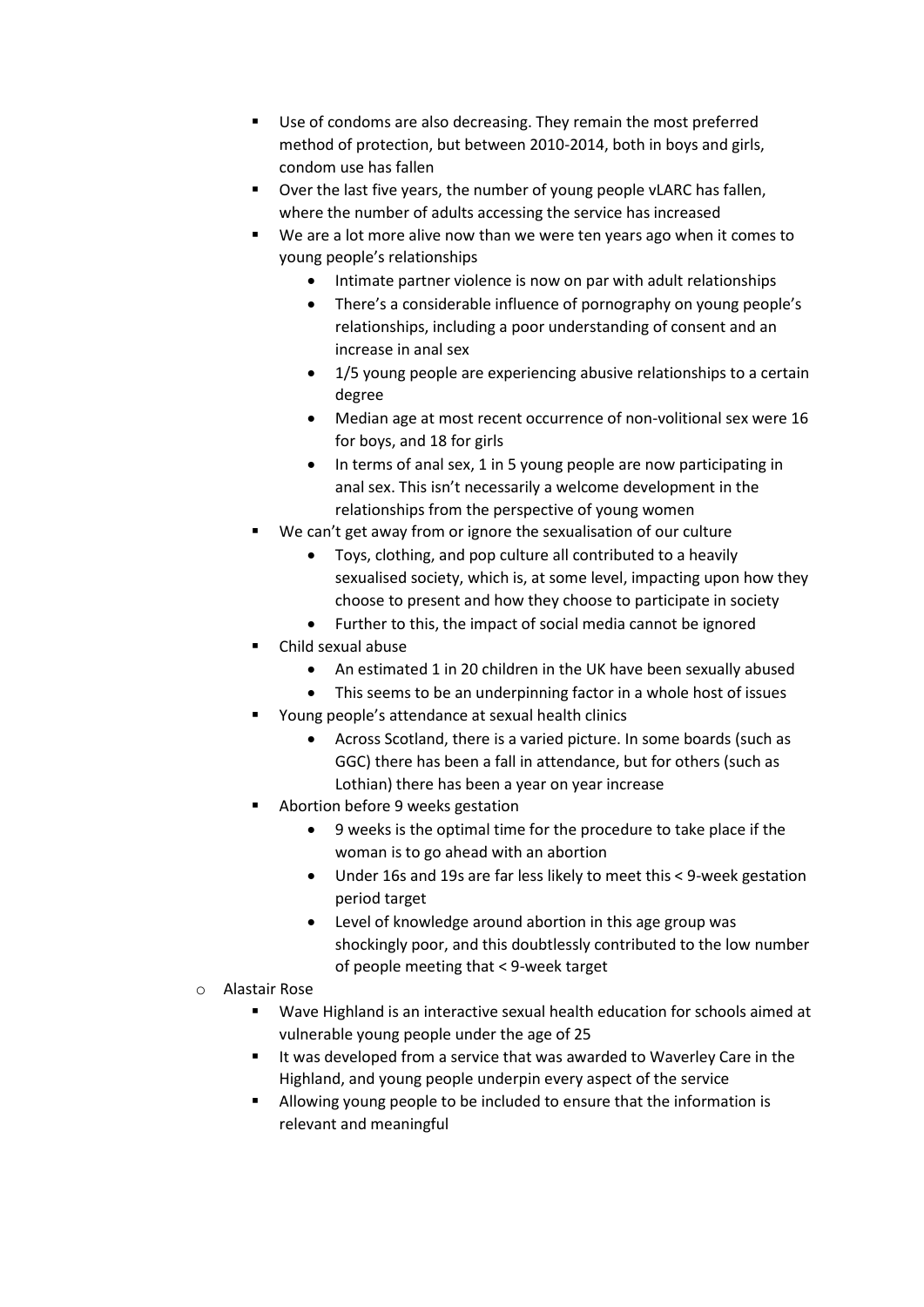- Some of the areas covered in the Highlands are very densely populated and others are extremely rural – which is why there needs to be a diverse set of information
- Participation in the work is key to that. We aren't here to lecture young people, but also to engage with them in some of the activities
- It needed to be accessible too, including access on mobile phones, and it needed to direct them to services
- Many of the young people cannot get into their nearest service, so it also involves pinpointing young people to services that were mobile or could be accessed
- Topics that are covered include: STIs, sex and the body, sex and the law, contraception and condoms
- Wavelength is targeted directly at secondary schools, and it's about growing up into adulthood
	- Diversity and inclusion
	- Healthy relationships
	- Sex positivity and pleasure
	- Locality-specific information
	- Encouraging access to other relevant support and clinic services
- A lot of the task is to take the fear and embarrassment out of sexual health, and ensure that young people could deal with the issue
- Dedicated staff work for Wave Highland, and there are some sessions that can be delivered at local secondary schools and give young people the support they need
- Service is looking to be expanded across Scotland
- Report into Wave will be circulated around attendees and Cross-Party Group
- o Colin Morrison
	- RSHP.Scot
	- Delivery of that part of the curriculum has been relatively patchy, and the successful ones were sparsely spread throughout Scotland and were dating
	- RSHP is organised into physical changes, sexual health and sexuality, role of parent/carer, and positive relationships
	- This resource maps by seven themes, and is organised by level (early level through to senior phase, P1 to college)
	- Organisation by level allows anyone to see what is taught and at what age it is delivered
	- This streamlining allows the resource to be used in a more practically applicable way, guiding educators from P1 all the way through to college, so nobody is being rushed at the end of P7
	- At least 20% of young people in every school will have an additional need, whether that's autism, bereavement
	- Feedback is generally positive, but there are occasional gaps, however these are being filled during the early days of the resource
	- There are opportunities at every level for parents to be involved. Things can be sent home to the parents, so learning can be backed up at home
	- Education is not just a right, but it's preventative and it's responsive
- o Yvonne Kerr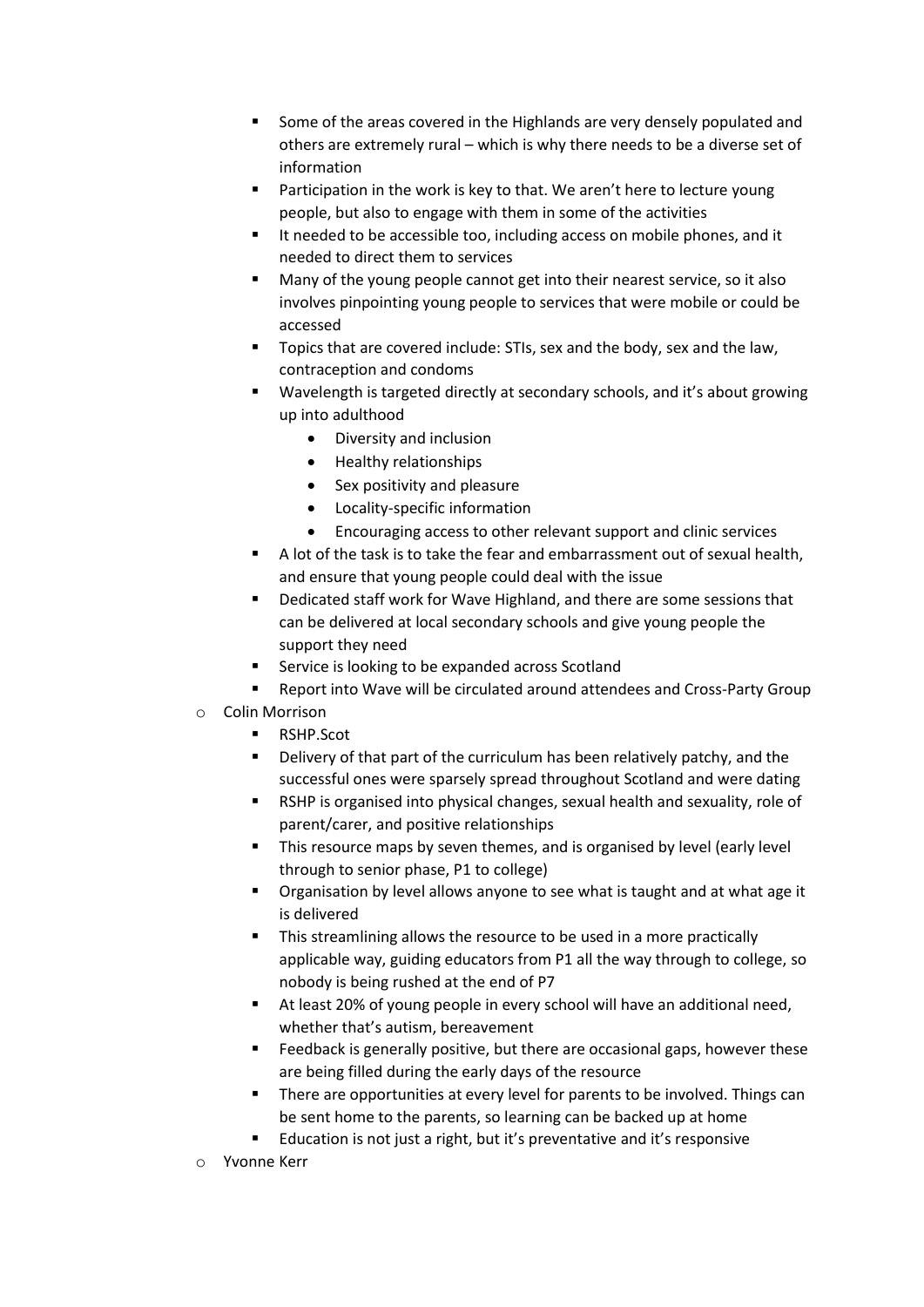- CONUNDRUM: CONdom, CONtraception, and UNDerstandings: Researching, Uptake, and Motivations
- **E** This study has only just begun, it's about questions not answers at this stage
- Background for this is around declining use of free condom services by young people, decrease in proportion of young women under 20 accessing LARC, a decreasing proportion of sexually active young people in Scotland reporting using a condom at last intercourse, and a large minority of sexually active young people stating that they've never used a condom. Marrying these facts with the increasing STI rates seems like a public health emergency
- The aim of the of study was to understand the multilevel factors influencing young people's acquisition and use of condoms and contraception for penetrative sex. This includes looking at the factors at the individual level, the interpersonal level, the institutional level, the community level, and the social/structural level
- The study is designed across three phases: engagement events, data collection, and co-production of recommendations. Researchers are going to areas at which young people already feel comfortable and asking these questions
- Any input that could be given by members of the CPG Secretariat will circulate with minutes of this meeting
- o Enthusiastic Consent
	- Why was this needed?
		- Young people felt great pressure to become sexually active, and when they spoke about their expectations they were very low – no expectation of pleasure whatsoever, and the idea of discussing it was distinctly embarrassing, so it was easier to just go with it rather than question it
		- Even with new resources, we felt that there was still a missing piece of the puzzle. Despite sexualised society, we weren't actually seeing it talking about the realities of sex or something replicable
	- **Results** 
		- Key research question was around the barriers to discussion around sexual consent. How do we know it's going well? How should it feel?
		- Young people, both in groups and individually, worked with the study
		- The term "enthusiastic sexual consent" was not recognisable to young people
		- Even the word "consent" was discussed in its absence it was often discussed in a negative aspect [being harassed in a club, for example]
		- Discomfort and embarrassment in talking about sex was a clear barrier
		- Lots of the young people were critical of what they'd received in schools – with denominational schools being highlighted as an area of weakness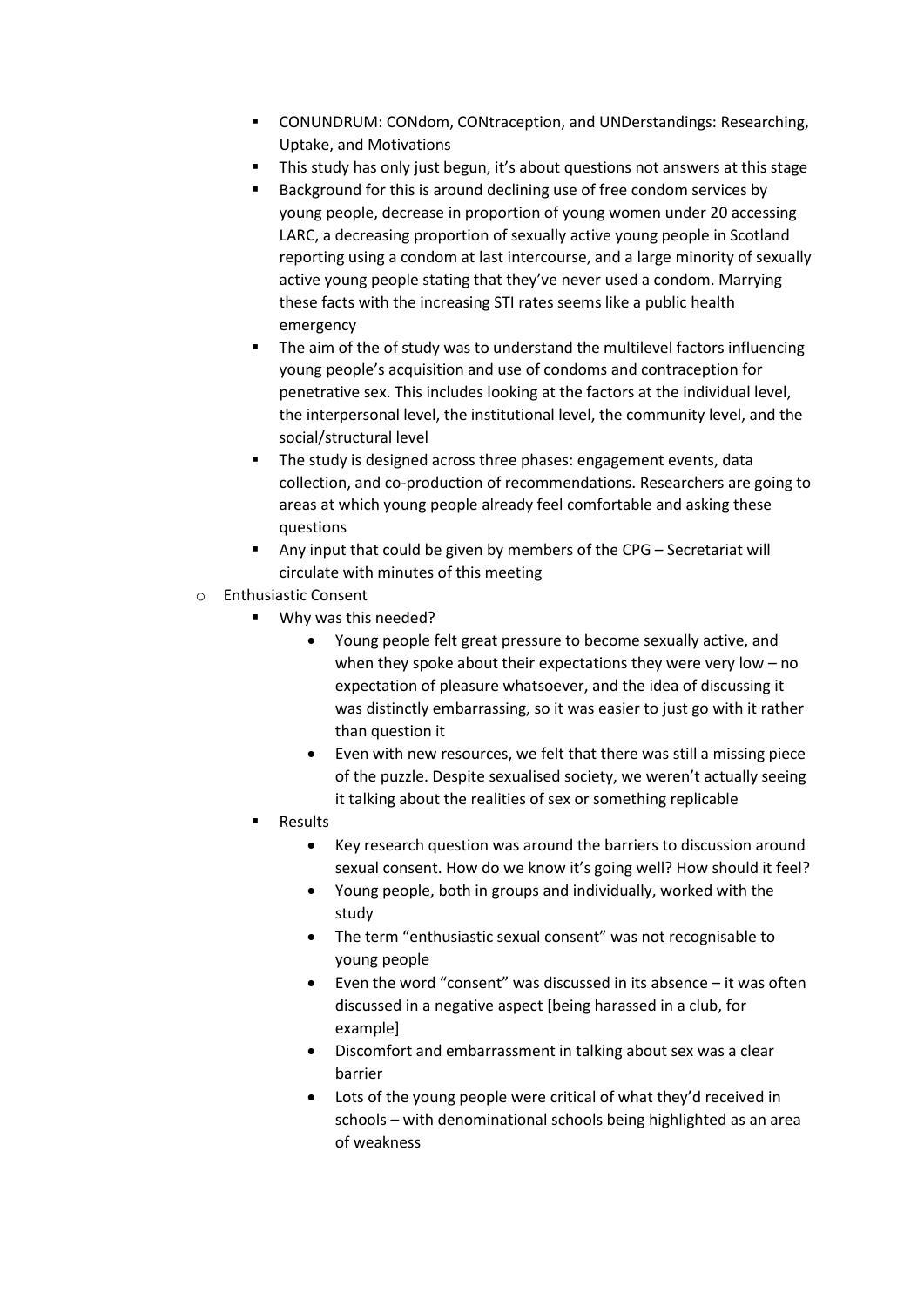- Young people felt that consent was important, but they had various understandings and experiences
- One of the most important things that emerged was the normalisation of conservations about sex with both family and peers
- Some people preferred to be much more verbal, whereas others preferred non-verbal consent
- Gender stereotypes emerged very strongly the idea that it would be the male asking for consent and the female either acceding or refusing
- Relationships and one-night stands were a recurring theme. Some felt that relationships brought trust, whereas one-night stands were a lot easier as you wouldn't see the person again
- There were some surprising omissions
	- o Drug and alcohol use
	- o Pornography
	- o Online consent
- In terms of the creation of the resource, there were some important things from young people:
	- Grabbing their attention
	- Nothing too long, nothing that looks like an advert
	- Attention paid to stereotypes, diversity and accessibility
	- Young women were very open to seeing different types of relationships, whereas young heterosexual men would rather see heterosexual relationships
- Next steps:
	- Taking these findings and working with young people to produce a brief for film production. Probably a series of short films rather than one long film
	- Next year's festive period to be when the campaign is properly launched
- o Q&A
	- PH: What are the next challenges that we may encounter? Are there challenges that we might face in terms of online presences?
	- PH: Are we moving in the right direction when it comes to RSHP?
		- NC: It feels like we've turned a corner on RSHP with the resource. There has been a tacit endorsement by denominational schools, which we never thought we'd see. We just need to ensure that teachers have adequate encouragement.
		- ??: I left Catholic school three years ago, and we were told that you have two relationships; your relationship with God and your relationship with who you're going to marry. We had reading activities around if your daughter came and asked you for the pill, and what you'd tell her: you'd tell her no, and you'd tell her why.
		- EC: I've worked in Catholic school, and this sounds like individual attitudes of the teacher.
		- YK: Updating of the SG RSHP Guidance for schools. Denominational schools were raised at recent meeting, and there are some